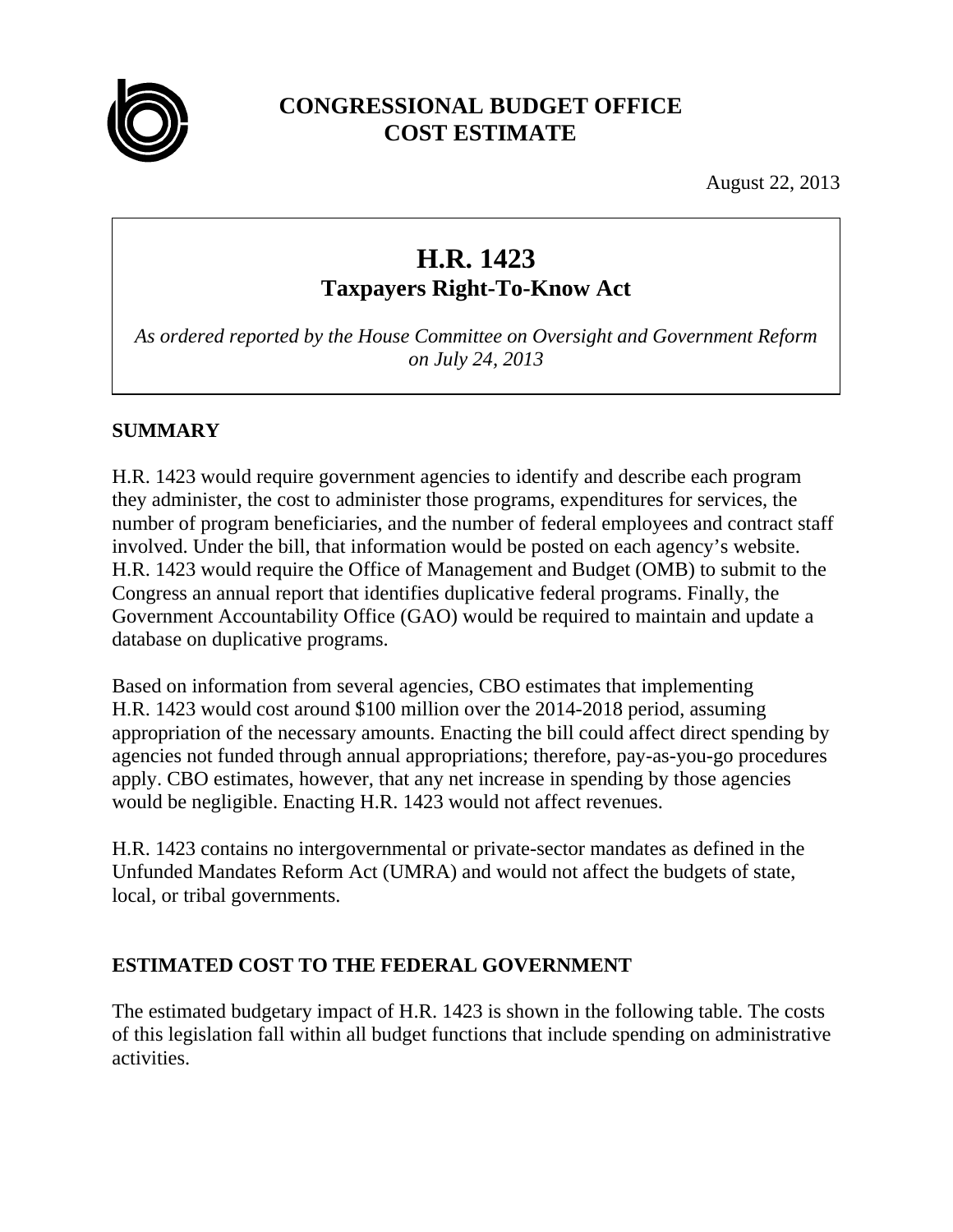|                                                                  | By Fiscal Year, in Millions of Dollars |          |          |          |          |                 |
|------------------------------------------------------------------|----------------------------------------|----------|----------|----------|----------|-----------------|
|                                                                  | 2014                                   | 2015     | 2016     | 2017     | 2018     | $2014-$<br>2018 |
| <b>CHANGES IN SPENDING SUBJECT TO APPROPRIATION</b>              |                                        |          |          |          |          |                 |
| <b>Estimated Authorization Level</b><br><b>Estimated Outlays</b> | 30<br>30                               | 30<br>30 | 20<br>20 | 10<br>10 | 10<br>10 | 100<br>100      |

#### **BASIS OF ESTIMATE**

For this estimate, CBO assumes that the bill will be enacted near the end of 2013, that the necessary amounts will be appropriated each year, and that spending will follow historical patterns for federal salaries and expenses.

Under current law, agencies regularly produce information on program management, budgets, strategic plans, and annual performance. A recent amendment to the Government Performance and Results Act (GPRA) will require agencies to describe every program they administer. Consequently, CBO expects that some of the provisions in H.R. 1423 would codify or only slightly modify current requirements.

However, the legislation also would require agencies to report the total administrative costs and the total costs of contract services associated with each federal program. Currently, the Catalog of Federal Domestic Assistance (CFDA) lists more than 2,200 programs, projects, services, and activities that provide assistance or benefits to the public.

H.R. 1423 would apply to the CFDA list of programs as well as any other government service, process, grant, contract, cooperative expense, compact, loan, lease, or agency guidance. In addition, the legislation would require OMB and executive-branch agencies to prepare reports that identify federal programs with duplicative overlapping missions, services, and allowable uses of funds. Based on information from OMB and selected agencies about the costs to implement reporting requirements in GPRA and the American Recovery and Reinvestment Act of 2009, CBO estimates that assembling such information at a high level of detail would cost around \$100 million over the 2014-2018 period. That amount includes negligible amounts for GAO to maintain a database of duplicative federal programs.